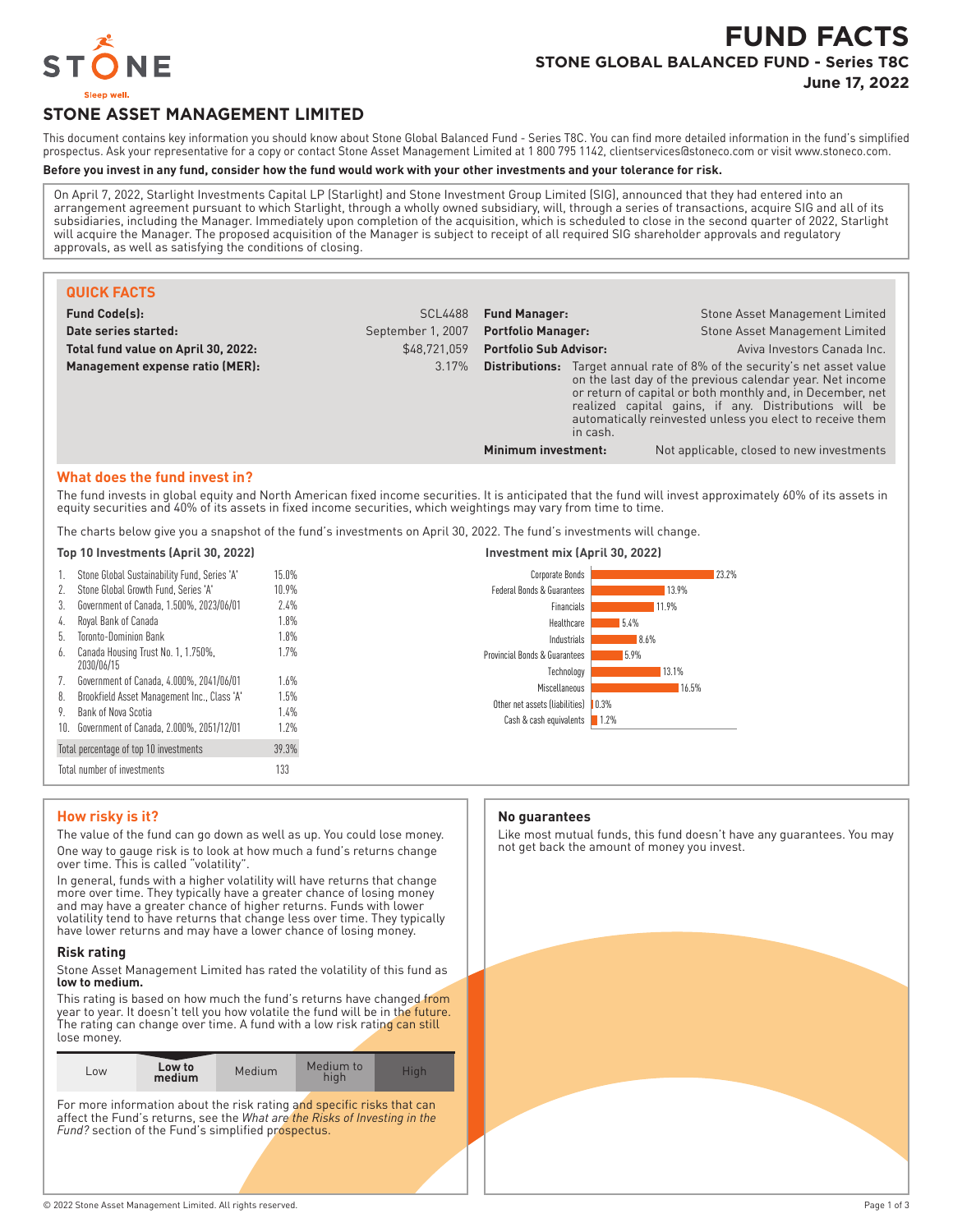

#### **STONE GLOBAL BALANCED FUND - Series T8C**

#### **How has the fund performed?**

This section tells you how Series T8C securities of the fund has performed over the past 10 years. Returns are after expenses have been deducted. These expenses reduce the fund's returns.

#### **Year-by-year returns**

The bar chart shows how the Series of the fund performed in each of the past 10 years. The fund's Series value has decreased in 2 of the past 10 years. The range of returns and change from year to year can help you assess how risky the Series of the fund has been in the past. It does not tell you how the Series of the fund will perform in the future.



#### **Best and worst 3-month returns**

This table shows the best and worst returns for Series T8C securities of the fund in a 3-month period over the past 10 years. The best and worst 3-month returns could be higher or lower in the future. Consider how much of a loss you could afford to take in a short period of time.

|              | Return   | $\vert$ 3 months ending | If you invested \$1,000 at the beginning of the period |
|--------------|----------|-------------------------|--------------------------------------------------------|
| Best return  | 11.30%   | June 30, 2020           | Your investment would rise to \$1.113.00.              |
| Worst return | $-9.31%$ | March 31, 2022          | Your investment would drop to \$906.90.                |

#### **Average return**

The annual compound return of the Series of the fund was approximately 5.1% over the past 10 years. If you had invested \$1,000 in the Series of the fund 10 years ago, your investment would now be worth \$1,638.74.

#### **Who is this fund for?**

#### **This fund is suitable for investors:**

- Seeking both capital growth and income
- With a mid-term to long-term investment horizon with a low to medium risk tolerance

This fund may not be suitable for investors with a short-term investment horizon.

#### **A word about tax**

In general, you'll have to pay income tax on any money you make on a fund. How much you pay depends on the tax laws where you live and whether or not you hold the fund in a registered plan such as a Registered Retirement Savings Plan or a Tax-Free Savings Account.

Keep in mind that if you hold your fund in a non-registered account, fund distributions are included in your taxable income, whether you get them in cash or have them reinvested.

#### **How much does it cost?**

The following tables show the fees and expenses you could pay to buy, own and sell Series T8C securities of the fund.

The fees and expenses – including any commissions – can vary among series of a fund and among funds. Higher commissions can influence representatives to recommend one investment over another. Ask about other funds and investments that may be suitable for you at a lower cost.

#### **1. Sales charges**

Series T8C is the deferred low load sales charge option.

| <b>Sales charge option</b>        | What you pay                                                                                                               |                                                                                              | <b>How it works</b>                                                                                                                                                                                                                                                                                                                                                               |
|-----------------------------------|----------------------------------------------------------------------------------------------------------------------------|----------------------------------------------------------------------------------------------|-----------------------------------------------------------------------------------------------------------------------------------------------------------------------------------------------------------------------------------------------------------------------------------------------------------------------------------------------------------------------------------|
|                                   | in percent $(\%)$                                                                                                          | in dollars (\$)                                                                              |                                                                                                                                                                                                                                                                                                                                                                                   |
| Deferred low load<br>sales charge | If you sell within:<br>year of buying:<br>2 years of buying:<br>$2.00\%$<br>3 years of buying:<br>Thereafter<br><b>Nil</b> | \$0 to \$30 when you<br>3.00% sell securities with<br>an original cost of<br>1.00%   \$1,000 | When you buy the fund, Stone pays your representative's firm a commission of<br>$2\%$ .<br>When you sell your investment, you may be charged a redemption fee.<br>The amount you pay is based on what you paid for the securities and the date<br>you purchased the securities.<br>You can sell up to 10% of your securities each year without paying a deferred<br>sales charge. |